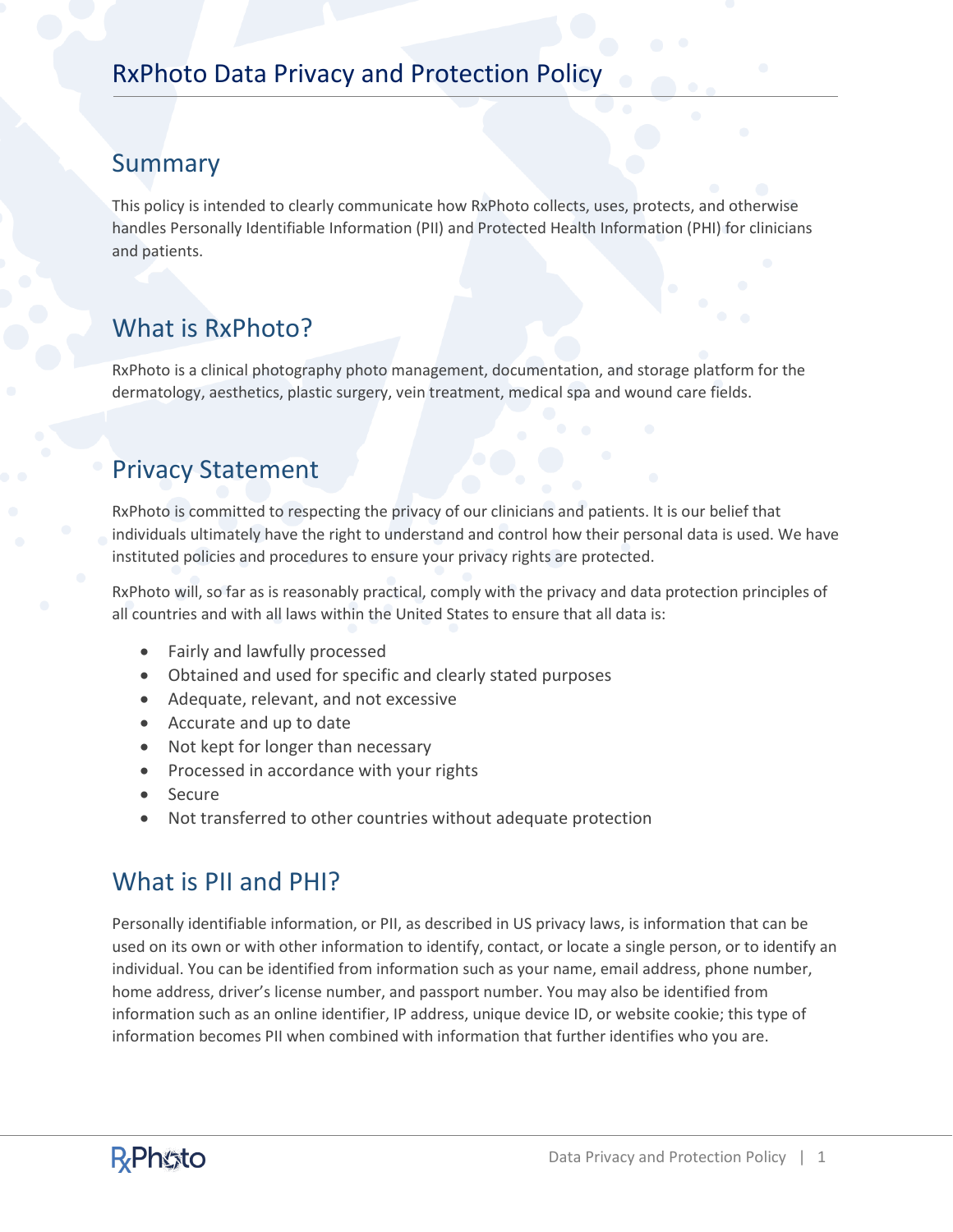Protected Health Information, or PHI, is essentially PII along with any of your medical or health information. This includes medical records, health insurance records, medical images such as x-rays, communication with healthcare professionals, and any other information about your medical or health condition that can be tied directly to you.

#### When do we collect information about you?

We collect information from clinicians or representatives of clinics when they sign up for RxPhoto service through our website. We collect information from patients on behalf of clinicians through the RxPhoto and RxPortal mobile apps, along with the companion RxAdmin website.

# What information do we collect and store?

When ordering or registering on our site, clinic representatives will be asked to enter your name, email address, mailing address, phone number, credit card information and other details to help you with your order. Clinicians customize their own forms to collect information needed to treat their patients. Examples of patient data typically collected and stored include patient contact information, health insurance information, treatment information, and face and body photos used during the treatment process.

#### How do we use your information?

If you are a clinician, we may use the information we collect from you when you purchase our product, sign up for our newsletter, respond to a survey or marketing communication, surf the website, or use certain other site features in the following ways:

- To personalize your experience and to allow us to deliver the type of content and product offerings in which you are most interested.
- To improve our website in order to better serve you.
- To allow us to better service you in responding to your customer service requests.
- To quickly process your transactions.
- To send periodic emails regarding your order or other products and services.
- To follow up with you after correspondence (live chat, email or phone inquiries).
- To bill you periodically for our product or service.

Patient data is used by clinicians for the purposes of treating the patient.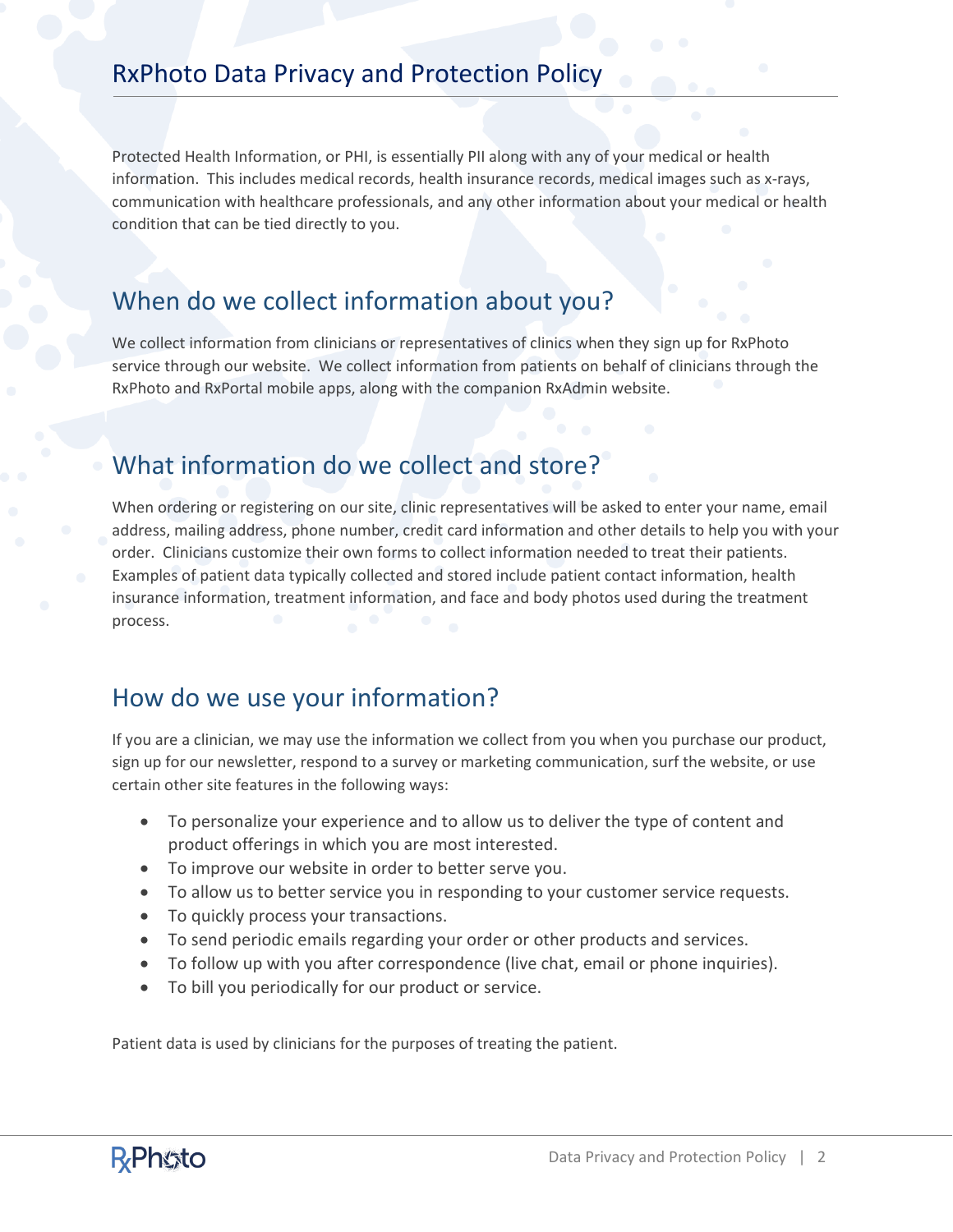## What is our "legal basis" for processing of your data?

With respect of each of the purposes for which we use your personal data, the General Data Protection Regulation (GDPR) and other regulations require us to ensure that we have a "legal basis" for that use. Most commonly, we will rely on one of the following legal bases:

- We process the information that we collect when you decide to use our services and register on RxPhoto and/or make a purchase, on the legal basis that data processing is necessary to perform a contract we are about to enter into or have entered into with you ("Contractual Necessity"). In the event you fail to provide such data, you may not be able to use our services;
- An additional legal basis exists when we have attained your specific consent to process your personal data in connection with your election to use our services. This consent is affirmatively expressed when you enter your data in our system. We use your consent for legal base of processing also when you sign up for our newsletter or respond to a survey or marketing communication or use certain other site features.
- Our legal basis to process the data we collect when you visit and surf our website (data collected with cookies) is an additional form of your consent. You can choose to have your computer warn you each time a cookie is being sent, or you can choose to turn off all cookies. You do this through your browser settings. Since browser is a little different, look at your browser's Help Menu to learn the correct way to modify your cookies.

#### How RxPhoto may share your data

We may share your data with software companies that are responsible for the maintenance of our website (Hosting companies, IT service providers etc.). We also may share your data with other companies and electronic medical records systems (EMRs) involved in managing your practice or individual health care. If you are a patient, your data will be shared with and ultimately managed by the clinic responsible for your treatment.

#### How RxPhoto protects your data

As a HIPAA compliant service provider, RxPhoto maintains a comprehensive set of security policies and protocols designed to ensure that your data is accessible only to the relevant patient and clinics using our services. We implement a variety of security measures to maintain the safety of your personal information. Specific data security measures include:

• All personal data (PII and PHI) is stored on physically secure hardware behind network firewalls.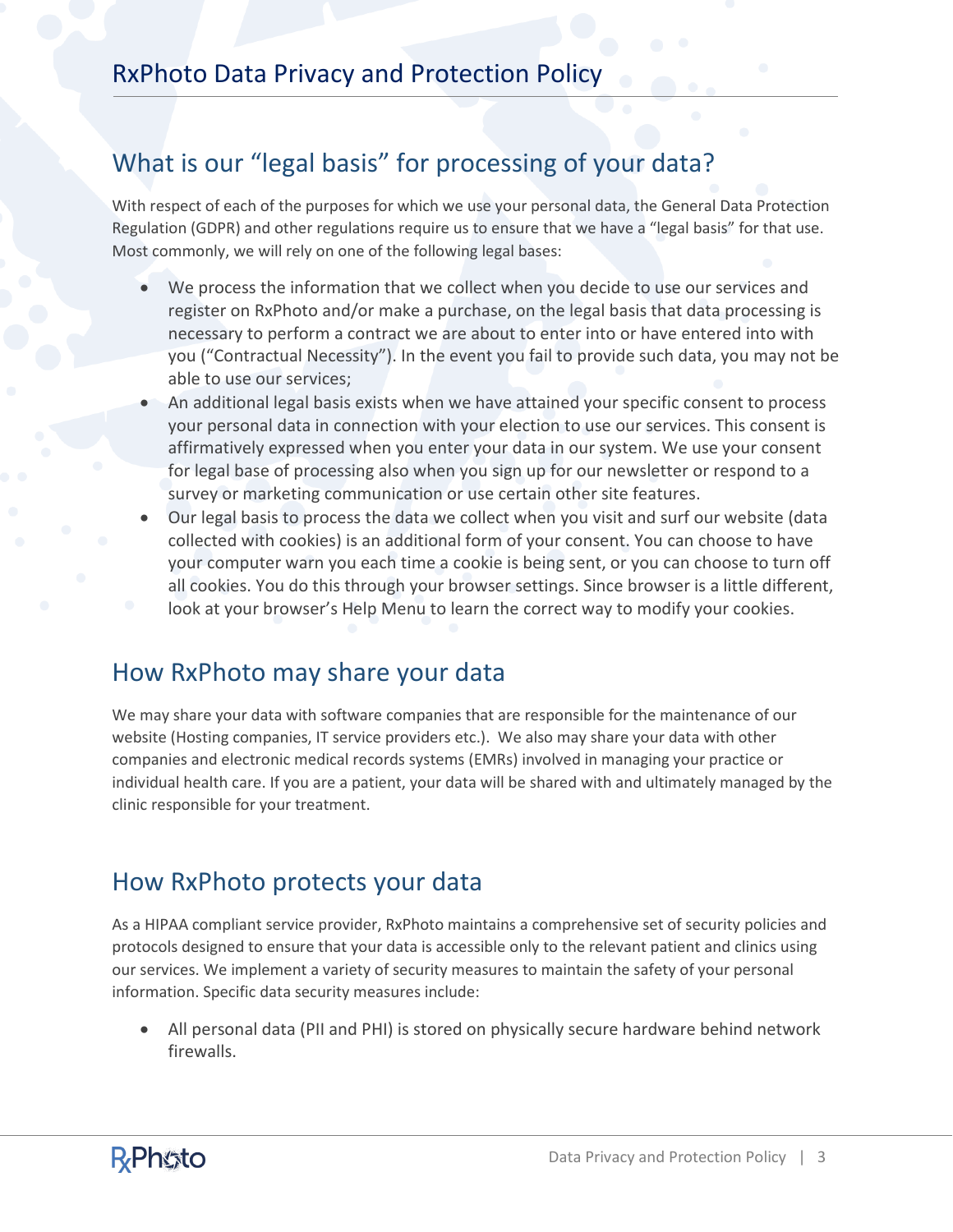- No financial information, including credit cards information, is stored on RxPhoto servers. Transactions involving credit cards are processed directly through payment gateways and full credit card numbers are not stored.
- All data collected for registration and patient services are hosted on Amazon Web Services (AWS). Data in transit is encrypted via SSL/TLS and data at rest is encrypted at AWS.
- Management access and data transfers are done via SSH.
- Access to protected data requires login credentials.
- In the unlikely event of a data breach, RxPhoto has policies in place to notify affected parties.
- Data security is regularly audited by third parties.

RxPhoto's security team performs quarterly risk assessments including security auditing, penetration testing, vulnerabilities assessment, and account auditing. Based on the assessment, security recommendations are made to the relevant organizational departments, and security patches and software upgrades are performed. If vulnerabilities are discovered, security updates and/software updates are performed immediately. An investigation into any resulting breaches is immediately performed as per the RxPhoto Data Breach Policy.

### User tracking, marketing, and use of cookies

The majority of user activity in our mobile and web applications is tracked by the ID entered when the user logs in.

RxPhoto, like most commerce companies, uses cookies on its websites. Cookies are small files that a site or its service provider transfers to your computer's hard drive through your Web browser (if you allow) that enables the site's or service provider's systems to recognize your browser and capture and remember certain information. For instance, we use cookies to help us remember and process the items in your shopping cart. They are also used to help us understand your preferences based on previous or current site activity, which enables us to provide you with improved services. We also use cookies to help us compile aggregate data about site traffic and site interaction so that we can offer better site experiences and tools in the future.

We use cookies to compile aggregate data about site traffic and site interactions in order to offer better site experiences and tools in the future. We may also use trusted third-party services that track this information on our behalf. You can choose to have your computer warn you each time a cookie is being sent, or you can choose to turn off all cookies. You do this through your browser settings. Since browser is a little different, look at your browser's Help Menu to learn the correct way to modify your cookies. If you turn cookies off, some features will be disabled. It won't affect the user's experience that make your site experience more efficient and may not function properly, however, you will still be able to place orders.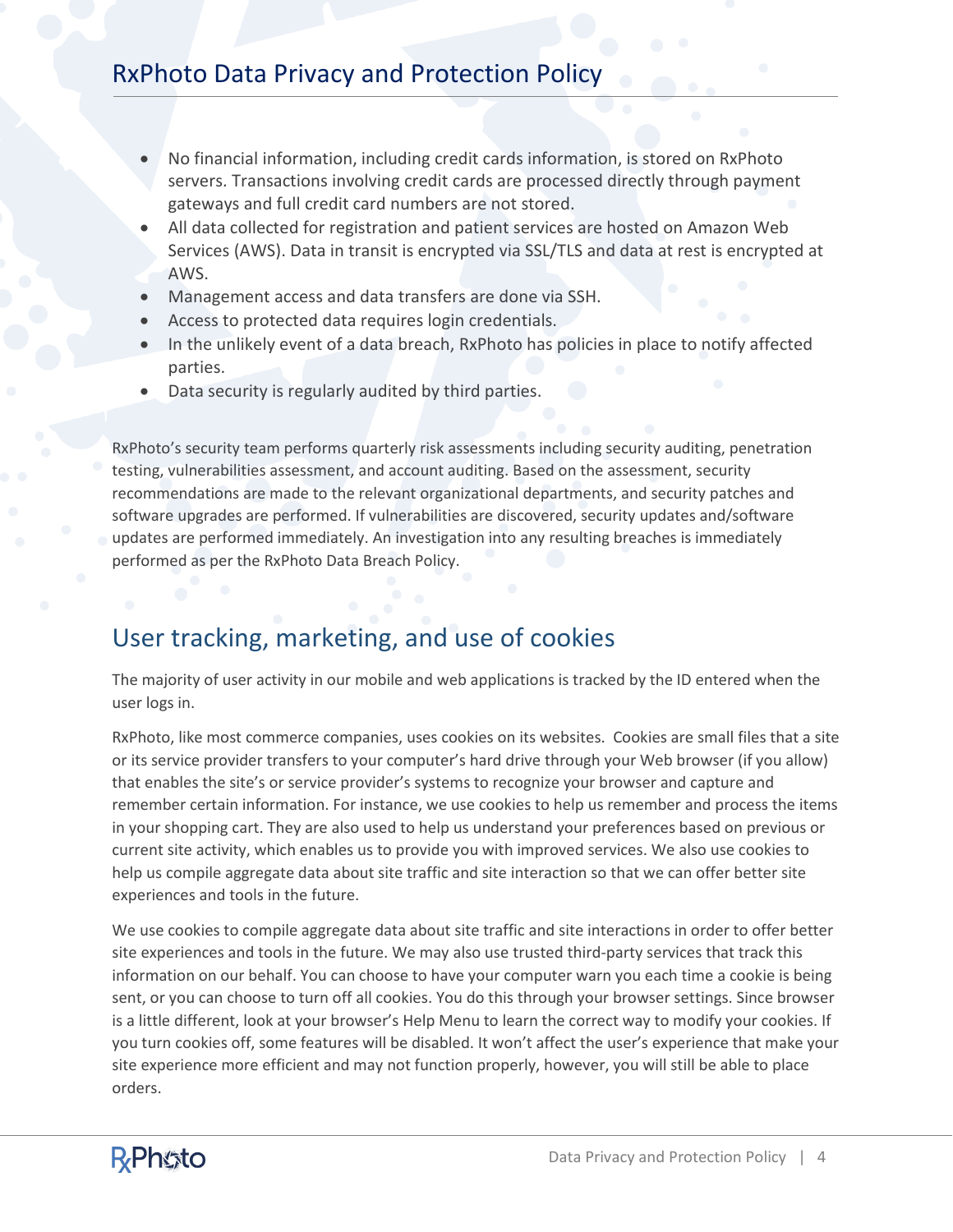On our website, RxPhoto uses a variety of Google's advertising and tracking technologies. Google's advertising policies can be summed up b[y Google's Advertising Principles.](https://support.google.com/adwordspolicy/answer/1316548?hl=en) They are put in place to provide a positive experience for users.

We use retargeting cookies in order to show our site visitors relevant product and promotional information when visiting our site or other websites that promote our products.

We have implemented the following:

- Remarketing with Google AdSense and Facebook
- Google Display Network Impression Reporting
- We, along with third-party vendors such as Google, use first-party cookies (such as the Google Analytics cookies) and third-party cookies (such as the DoubleClick cookie) or other third-party identifiers together, to compile data regarding user interactions with ad impressions and other ad service functions as they relate to our website.
- Opting out: Users can set preferences for how Google advertises to you using the Google Ad Settings page. Alternatively, you can opt out by visiting the Network Advertising Initiative Opt Out page or by using the Google Analytics Opt Out Browser add on.

We honor Do Not Track signals and Do Not Track, plant cookies, or use advertising when a Do Not Track (DNT) browser mechanism is in place. It's also important to note that we do not allow third-party behavioral tracking.

#### Adherence to Privacy Laws and Practices

RxPhoto recognizes principles and requirements of international and domestic privacy acts including but not limited to General Data Protection Regulation (GDPR), California Consumer Privacy Act, CAN SPAM, Mexico, Canadian Anti-Spam Law, OPPA, Fair Information Practices, and Nevada privacy laws through our Privacy and Data Protection Policy.

## Your Rights

We recognize that all personal information you submit to RxPhoto belongs to the you, and that we use your data only with your permission. You have the following specific rights:

- Informed: We will tell you exactly how we use your data in clear, plain language.
- Consent: RxPhoto will not store or use your data without your consent.
- Access and Portability: View and download all personal data RxPhoto may store.
- Modification: Request changes or updates to any personal data RxPhpoto stores.
- Erasure: Request that RxPhoto purge all personal identifying information at any time.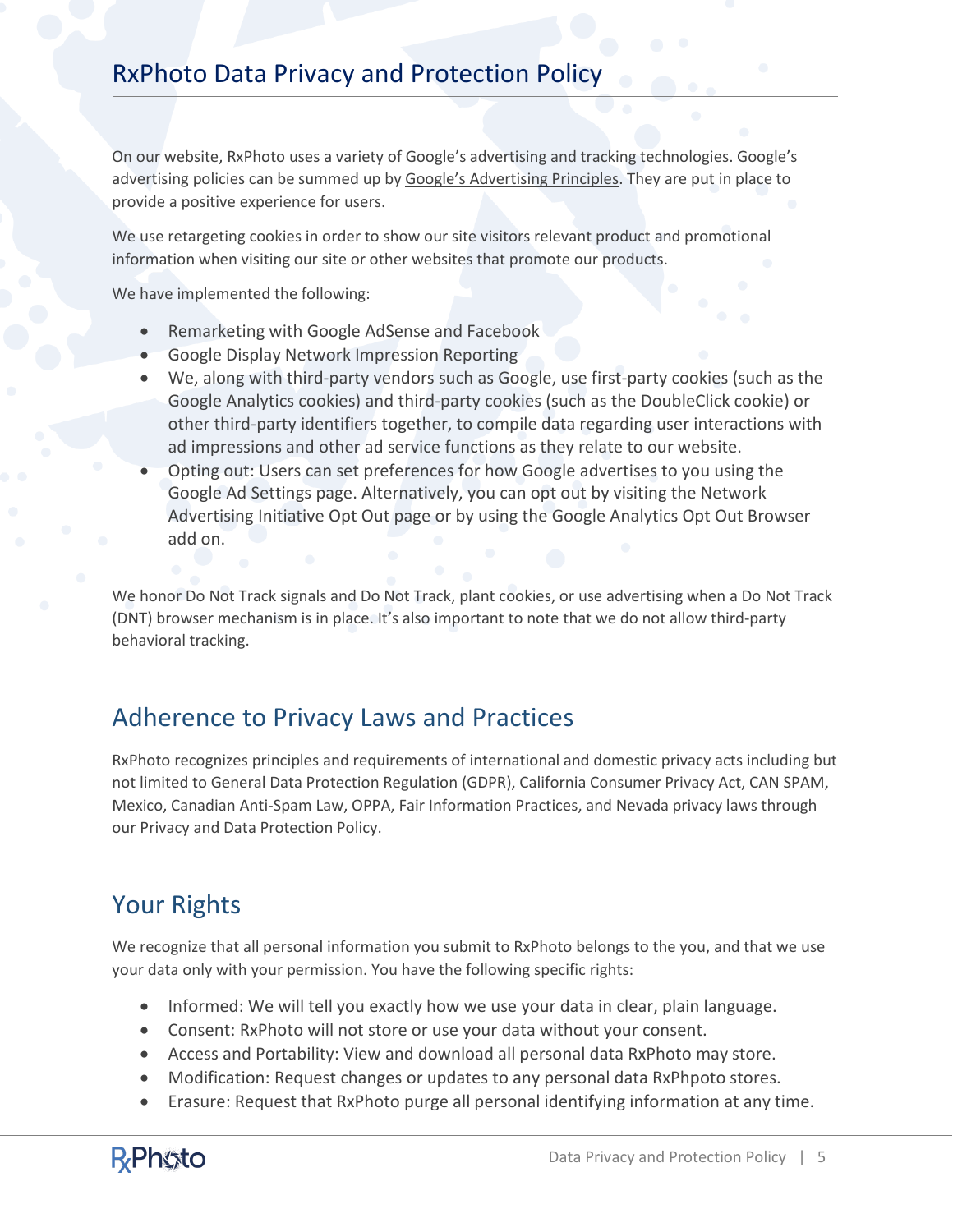# Contact Us

If you have any request related to your data, including modifications or erasure, you may contact our Data Protection Officer at [DPO@rxphoto.com.](mailto:DPO@rxphoto.com)

You may also use the following form: [https://rxphoto.com/gdpr/data\\_rights\\_form/.](https://rxphoto.com/gdpr/data_rights_form/)

You may also write or call us at: 75 State Street, Suite 100 Boston, MA 02109 617-307-6562